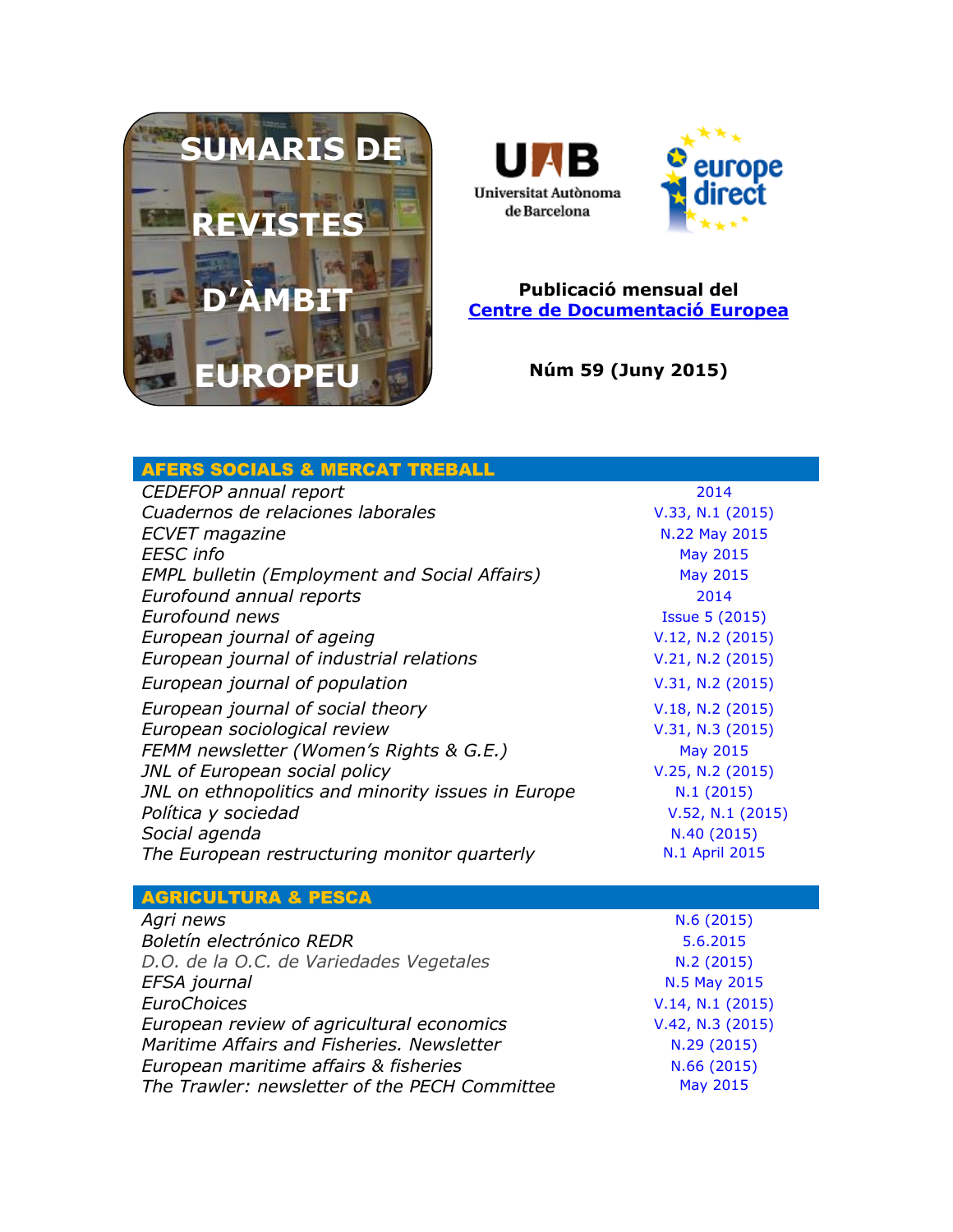| <b>AUDIOVISUALS &amp; MITJANS DE COMUNICACIÓ</b>                          |                              |
|---------------------------------------------------------------------------|------------------------------|
| European journal of communication                                         | V.30, N.2 (2015)             |
| Eu-Topías: revista de interculturalidad, comunicación                     | V.8(2015)                    |
| y estudios europeos<br>IRIS: Legal Observ. of the European Audiovisual O. | 2015-5                       |
|                                                                           |                              |
| CIÈNCIA, TECNOLOGIA & SOCIETAT DE LA INFORMACIÓ                           |                              |
| <b>ESA bulletin</b>                                                       | N.161 (2015)                 |
| European researcher                                                       | V.94(2015)                   |
| International research update                                             | N.56 (2015)                  |
| Research*eu results magazine                                              | N.42 May 2015                |
| <u>DESENVOLUPAMENT &amp; AJUDA HUMANITÀRIA</u>                            |                              |
| Cooperation and conflict                                                  | V.50, N.2 (2015)             |
| Development and change                                                    | V.46, Issue 3 (2015)         |
| ECHO daily flash                                                          | <b>Diari</b>                 |
| European journal of international relations                               | V.21, N.2 (2015)             |
| Finance & development Washington                                          | V.52, N.2 (2015)             |
| Journal of development economics                                          | V.115(2015)                  |
| Journal of international development                                      | V.27, N.4 (2015)             |
| Oxford development studies                                                | V.43, N.2 (2015)             |
| Review of development economics                                           | V.19, N.2 (2015)             |
| The Journal of development studies                                        | V.51, N.3 (2015)             |
| World development                                                         | V.73(2015)                   |
|                                                                           |                              |
| <b>ECONOMIA &amp; FINANCES</b>                                            |                              |
| Alternativas económicas                                                   | N.26 (2015)                  |
| Banco Central Europeo: Informe Anual                                      | 2015                         |
| Basic figures on the EU                                                   | 2 <sup>nd</sup> quarter 2015 |
| <b>BioRes bridges trade</b>                                               | V.9, N.5 (2015)              |
| Boletín económico del BCE                                                 | N.3 (2015)                   |
| Committee on Budgets newsletter                                           | 8.6.2015                     |
| Country focus                                                             | N.5, June 2015               |
| Cuadernos de información económica                                        | N.246 (2015)                 |
| EC tax review                                                             | V.24/3(2015)                 |
| <b>ECB</b> occasional paper                                               | N.162 (2015)                 |
| <b>ECB</b> research bulletin                                              | N.21 (Spring 2014)           |
| ECB working paper                                                         | N.1804 June 2015             |
| <b>ECFIN</b> economic briefs                                              | N.41(2015)                   |
| <b>ECFIN E-news</b>                                                       | N.119 June 2015              |
| <b>ECON</b> online                                                        | N.111 (6.5.2015)             |
| EFTA annual report                                                        | 2014                         |
| EIB economic papers                                                       | 2.6.2015                     |
| EIB newsletter                                                            | <b>April 2015</b>            |
| EU candidate and potential candidate countries' EQ                        | 1st. Quarter 2015            |
| EU trade news                                                             | 12.6.2015                    |
| European economic review                                                  | V.77 July 2015               |
|                                                                           |                              |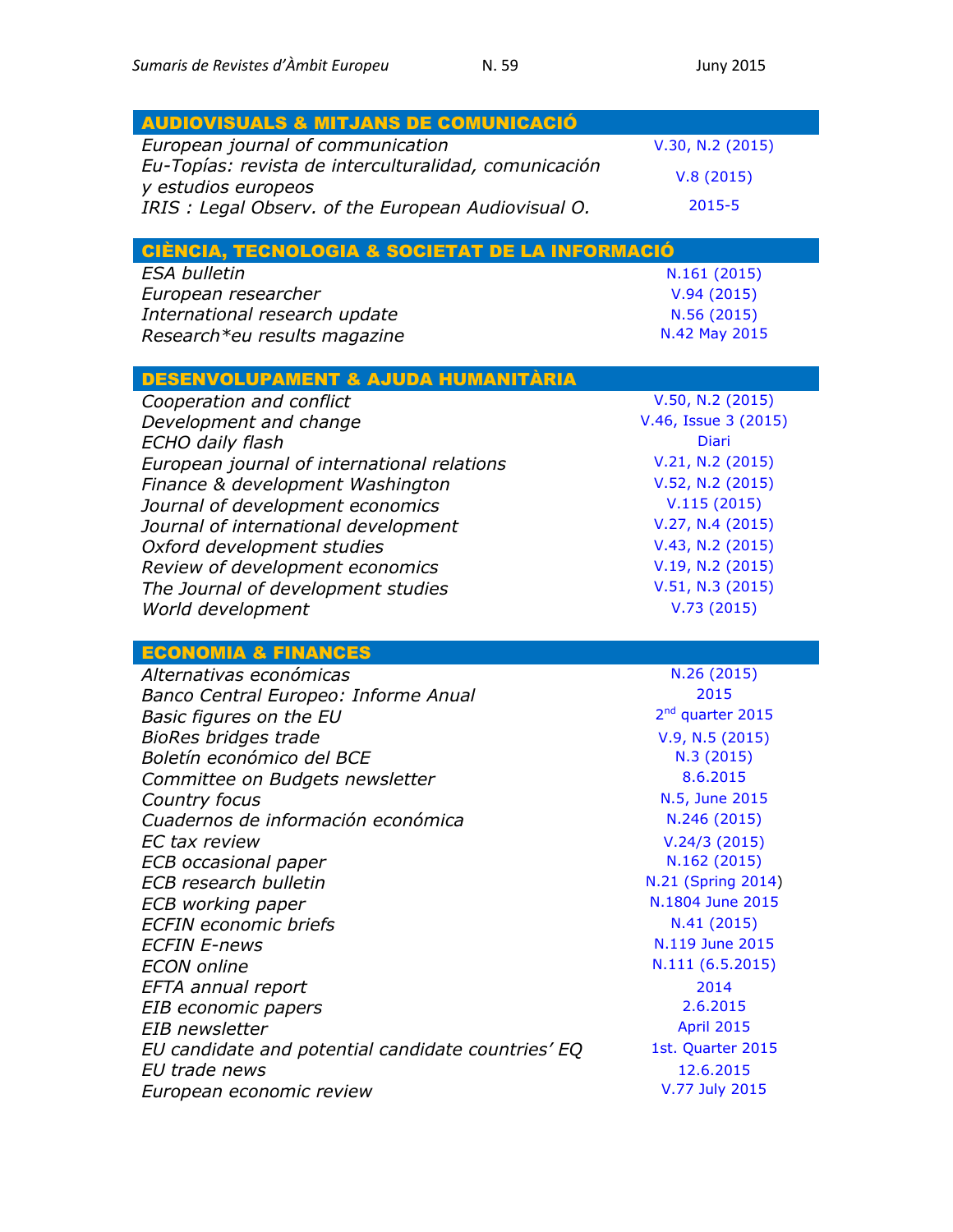| European economy                             | N.3(2015)               |
|----------------------------------------------|-------------------------|
| European economy. Economic papers            | N.551 (2015)            |
| European economy. Occasional papers          | N.229 (2015)            |
| European journal of law and economics        | V.39, N.3 (2015)        |
| Eurostatistics                               | $4 - 2015$              |
| Financial stability review                   | May 2015                |
| Global trade and customs journal             | V.10, Issue 5 (2015)    |
| Harmonised indices of consumer prices        | <b>April 2015</b>       |
| <b>IMCO</b> newsletter                       | N.59, May 2015          |
| INTA newsletter (International trade)        | N.55, May 2015          |
| <b>Intereconomics</b>                        | V.50, N.3 (2015)        |
| International Tax and Public Finance         | V.22, N.3 (2015)        |
| Journal - Tribunal de Cuentas Europeo        | N.6(2015)               |
| Journal of economic growth                   | V.20, N.2 (2015)        |
| Journal of the European Economic Association | V.13, N.3 (2015)        |
| Journal of world trade                       | $V.49-3(2015)$          |
| Legal issues of economic integration         | V.42/2(2015)            |
| Presupuesto y gasto público                  | N. 77 (4/2014)          |
| Taxation and customs union                   | 3.6.2015                |
| <b>Taxation papers</b>                       | N.56 (2015)             |
| TCE: Informes y dictámenes                   | Informe especial 5/2015 |
|                                              |                         |

## EDUCACIÓ & CULTURA

| <b>CEDEFOP</b> information series                                            | N.4138 (2015)    |
|------------------------------------------------------------------------------|------------------|
| C-News: culturelink newsletter                                               | N.98 (2015)      |
| Education & culture: e-newsletter                                            | <b>May 2015</b>  |
| eLearning papers                                                             | N.42 (2015)      |
| <b>ETF</b> inform                                                            | N.21 (2014)      |
| EU youth report                                                              | 2015             |
| European infonet adult education-newsletter                                  | N.2(2015)        |
| European journal of cultural studies                                         | V.18 N.3 (2015)  |
| European journal of special needs education                                  | V.30, N.3 (2015) |
| European journal of training and development                                 | V.39, N.4(2015)  |
| Eurydice news                                                                | 16.6.2015        |
| EU-topías: revista de interculturalidad, comunicación<br>y estudios europeos | V.8(2015)        |
| eZine (ECF)                                                                  | <b>June 2015</b> |

| <b>EMPRESA &amp; INDÚSTRIA</b>                      |                       |
|-----------------------------------------------------|-----------------------|
| Alicante news                                       | May 2015              |
| e-Competitions: antitrust case laws e-Bulletin      | <b>June 2015</b>      |
| European business law review                        | V. 26/3 (2015)        |
| European business review                            | V.27, N.4 (2015)      |
| European company law                                | V.12/3(2015)          |
| European patent bulletin                            | N.1525 (17.6.2015)    |
| Informe sobre la política de competencia            | 2014                  |
| <b>ITRE Newsletter</b>                              | <b>Issue 6 (2015)</b> |
| Office for Harmonization in the Internal Market: OJ | <b>June 2015</b>      |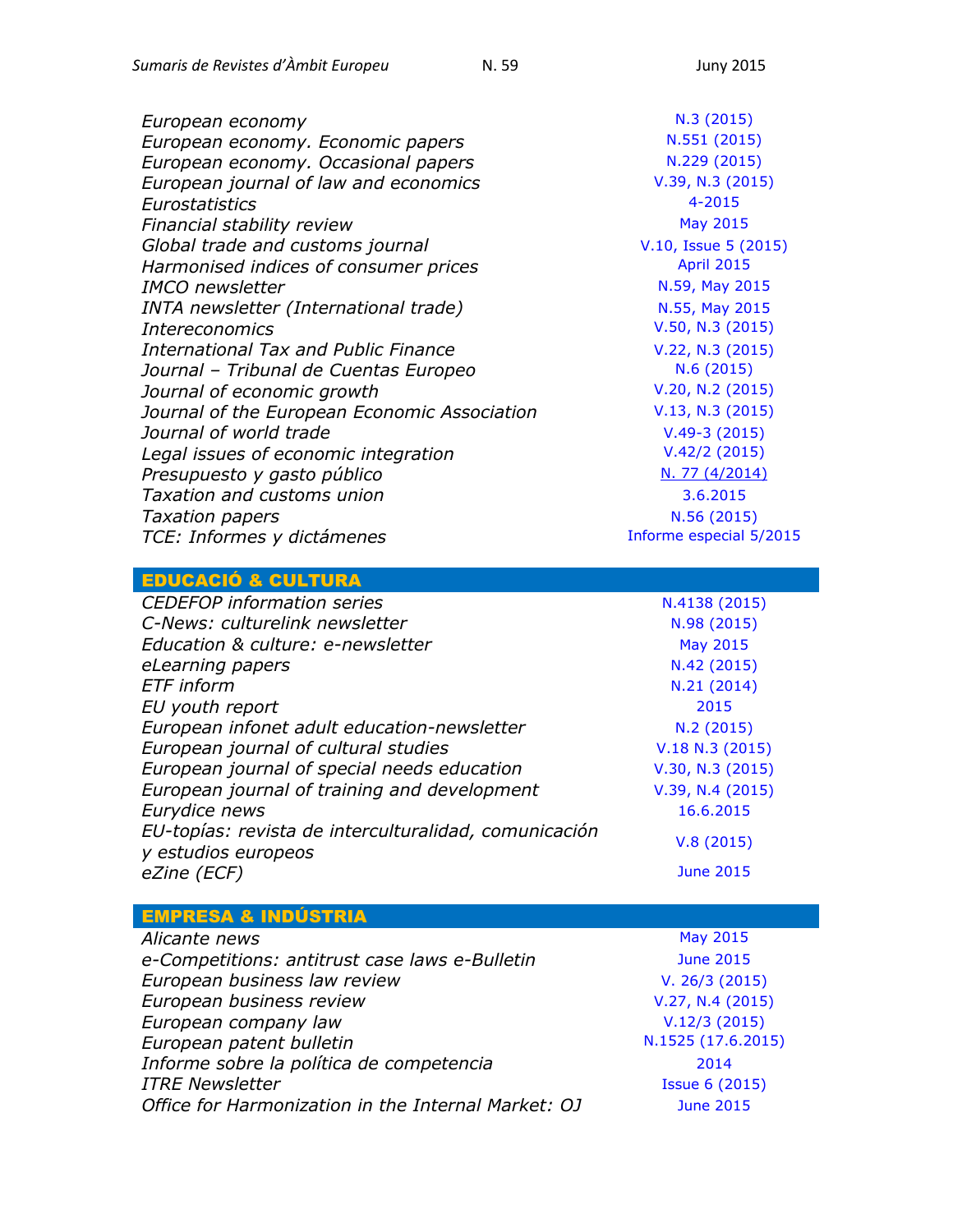| Rev. de responsabilidad social de la empresa       | N.17 (2014)      |
|----------------------------------------------------|------------------|
| Rev. europea de dirección y economía de la empresa | V.24, N.2 (2015) |
| The European business review                       | May/June 2015    |

INTEGRACIÓ & GOVERNANÇA EUROPEA

| CES working papers                                | <b>Issue 1 (2015)</b>          |
|---------------------------------------------------|--------------------------------|
| Common market law review                          | V.52/3(2015)                   |
| Comparative European politics                     | V.13, N.4 (2015)               |
| Confrontations Europe, La revue                   | N.109 (2015)                   |
| Cuadernos europeos de Deusto                      | N.52 (2015)                    |
| Diversité et identité culturelle en Europe - DICE | T.12, N.1 (2015)               |
| Dossier Europa                                    | N.11(2015)                     |
| <b>EUI working papers RSCAS</b>                   | N.37 (2015)                    |
| European studies newsletter                       | May 2015                       |
| European Union politics                           | V.16, N.2 (2015)               |
| Interface                                         | N.100 (2015)                   |
| Journal of common market studies                  | V.53, N.4 (2015)               |
| Journal of contemporary European research         | V.11, N.2 (2015)               |
| Journal of European public policy                 | V.22, Issue 8 (2015)           |
| Legal issues of economic integration              | V.42/2(2015)                   |
| L'Europe en formation                             | N.374 (2014)                   |
| El Nuevo federalista                              | <b>Artículos más recientes</b> |
| Politico                                          | 18 June 2015                   |
| Politique européenne                              | N.47 (2015)                    |
| Queries. The European progressive magazine        | Issue 7, Summer 2015           |
| <b>Review of European Studies</b>                 | V.7, N.10 (2015)               |
| Revue des affaires européennes                    | N.3(2014)                      |
| Revue du marché commun et de l'Union européenne   | N.589 (2015)                   |
| The New Federalist                                | <b>June 2015</b>               |
| The Parliament magazine                           | <b>Issue 414 June (2015)</b>   |

JUSTICIA, ASSUMPTES D'INTERIOR & DRETS DELS CIUTADANS

| AI: revista sobre derechos humanos                    | N.126 Abril-Junio 2015                |
|-------------------------------------------------------|---------------------------------------|
| Alerta: conflictes, drets humans i construcció de pau | 2015                                  |
| Baròmetre sobre conflictes i construcció de pau       | N.37 (2015)                           |
| Civitas. Revista española de derecho europeo          | N.54 (2015)                           |
| DROI (Human Rights newsletter)                        | N.21 (2015)                           |
| EU platform of diversity charters newsletter          | <b>Issue 1 (Mai 2015)</b>             |
| Eurojust annual report                                | 2014                                  |
| Europa e diritto privato                              | N.1(2015)                             |
| European JNL of crime, criminal law and criminal j.   | V.23, N.2 (2015)                      |
| European law review                                   | N.2(2015)                             |
| European police science and research bulletin         | <b>Issue 11</b><br>(Winter 2014/2015) |
| European review of private law                        | V.23/3(2015)                          |
| <b>FRA</b> newsletter                                 | <b>June 2015</b>                      |
| Indret: revista para el análisis del derecho          | N.2(2015)                             |
| <b>JURI</b> report                                    | <b>Issue 12 June 2015</b>             |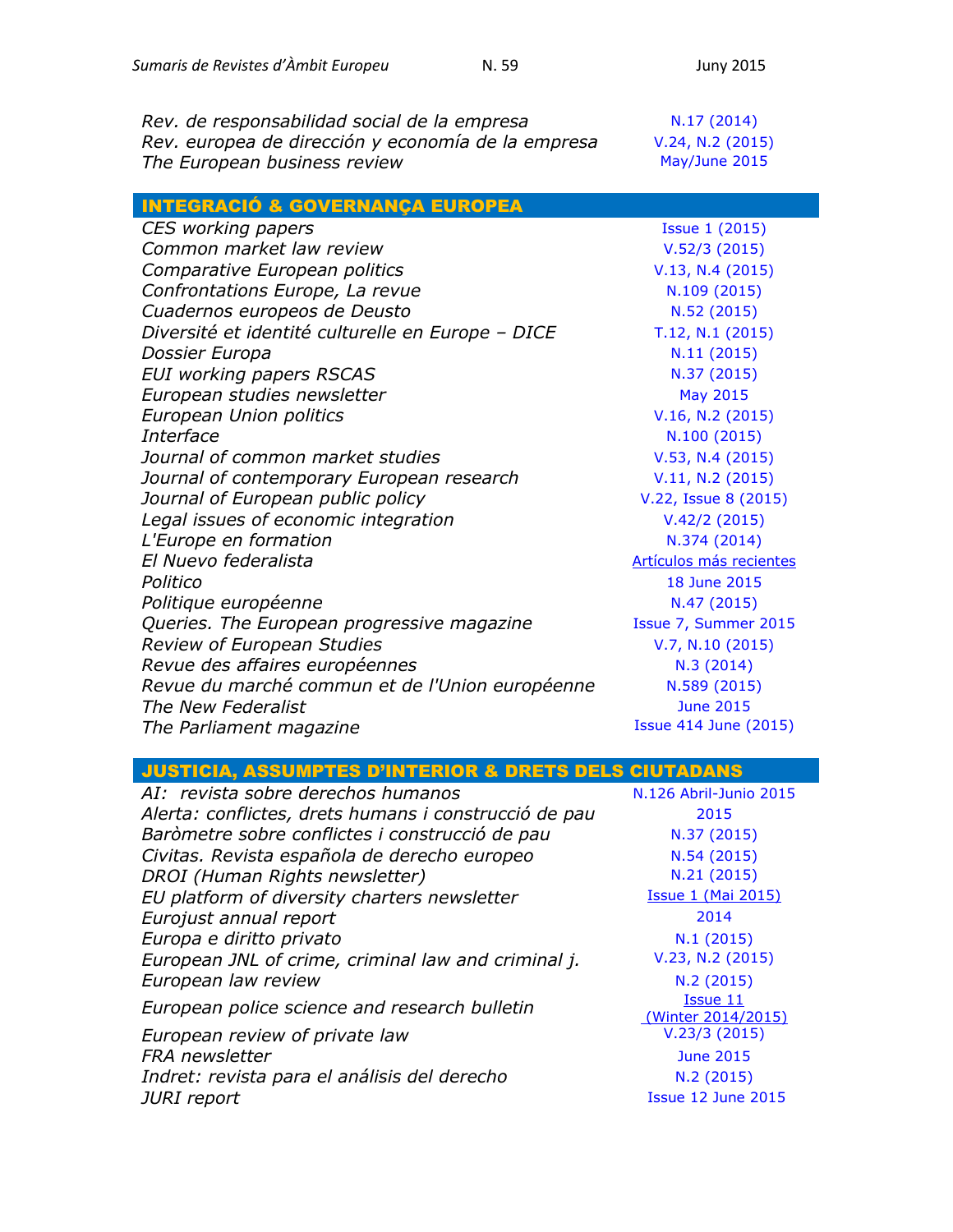*EcoAP Newsletter* [\(27.5.2015\)](http://ecoapwebsite.eu/newsletters/index_20150527_en.htm) *ENVI News: newsletter from the EP Committee* [Issue 9](https://polcms.secure.europarl.europa.eu/cmsdata/upload/205d4a20-27c2-4321-aeb0-0ebb83ae7df3/June%202015%20-%20final%281%29.pdf) (2015) *Environmental policy and governance* [V.25, N.2](http://onlinelibrary.wiley.com/doi/10.1002/eet.v25.2/issuetoc) (2015) *European energy and environmental law review* V.24/3 [\(2015\)](http://www.kluwerlawonline.com/toc.php?area=Journals&mode=bypub&level=5&values=Journals~~European+Energy+and+Environmental+Law+Review~Volume+24+%282015%29) June [2015](http://ec.europa.eu/environment/life/news/newsletter/archive2015/documents/ln0615.pdf) *Medio Ambiente para los europeos* [N.56 Abril](http://ec.europa.eu/environment/news/efe/docs/efe56/mag-efe-56_es.pdf) 2015 *[N.38 June](http://ec.europa.eu/environment/nature/info/pubs/docs/nat2000newsl/nat38_en.pdf) 2015* 

| LaLey Unión Europea                                    | N.26 Mayo 2015   |
|--------------------------------------------------------|------------------|
| Newsletter of the Venice Commission                    | N.1(2015)        |
| Nómadas. Rev. crítica de ciencias sociales y jurídicas | V.44, N.4 (2014) |
| Revista general de derecho europeo                     | N.36 Mayo 2015   |
| The International journal of human rights              | V.19, N.3 (2015) |
| Unión Europea Aranzadi                                 | N.5(2015)        |
|                                                        |                  |
| MEDI AMBIENT & ENERGIA                                 |                  |

| <b>EcoAP Newsletter</b>                            | (27.5.2015          |
|----------------------------------------------------|---------------------|
| <b>ENVI News: newsletter from the EP Committee</b> | <b>Issue 9 (201</b> |
| Environmental policy and governance                | $V.25, N.2$ (20     |
| European energy and environmental law review       | V.24/3(201)         |
| <b>LIFE</b> newsletter                             | <b>June 2015</b>    |
| Medio Ambiente para los europeos                   | N.56 Abril 20       |
| Natura 200 boletín                                 | N.38 June 20        |
| Science for environment policy. News alert         | Issue 417           |

## REGIONS & DESENVOLUPAMENT LOCAL

| <b>AER Newsletter</b>                                                 | N.27 May 2015                   |
|-----------------------------------------------------------------------|---------------------------------|
| Carta local : revista de la FEMIP                                     | N.280 Mayo 2015                 |
| Committee of the Regions: eNewsletter                                 | <b>Mayo 2015</b>                |
| Cuadernos Cantabria Europa                                            | N.13 (2015)                     |
| Intercultural cities newsletter                                       | N.38 May 2015                   |
| Istituzioni del federalismo: rivista di studi giuridici e<br>politici | N.3(2014)                       |
| Regional and federal studies<br>Regiones y ciudades de Europa         | V.25, N.2 (2015)<br>N.91 (2015) |

## RELACIONS EXTERIORS & POLÍTICA DE SEGURETAT

| Barómetro del RIE                                | <b>Junio 2015</b>       |
|--------------------------------------------------|-------------------------|
| <b>Boletín/Newsletter Elcano</b>                 | N.180 (2015)            |
| <b>CBRNE-Terrorism newsletter</b>                | <b>June 2015</b>        |
| <b>CEJISS</b>                                    | V.9, N.2 (2015)         |
| Documents CIDOB                                  | N.5(2015)               |
| Esglobal                                         | <b>Junio 2015</b>       |
| Estudios de política exterior                    | N.165 (2015)            |
| EU Foreign Affairs Journal                       | N.2(2015)               |
| <b>EUROMIL</b> news                              | 27.5.2015               |
| European foreign affairs review                  | V.20, N.2 (2015)        |
| European journal of international law            | V.26, N.1 (2015)        |
| European journal of international relations      | V.21, N.2 (2015)        |
| European security                                | V.24, N.3 (2015)        |
| Europe's world                                   | <b>N.30 Summer 2015</b> |
| Géoéconomie                                      | N.74 (2015)             |
| Impetus: magazine of the EU Military Staff, EEAS | N.19 (2015)             |
| Informe semanal Política Exterior                | N.943                   |
| JANUS.NET (e-journal of International Relations) | V.6, N.1 (2015)         |
| Notes internacionals                             | N.120 (2015)            |
|                                                  |                         |